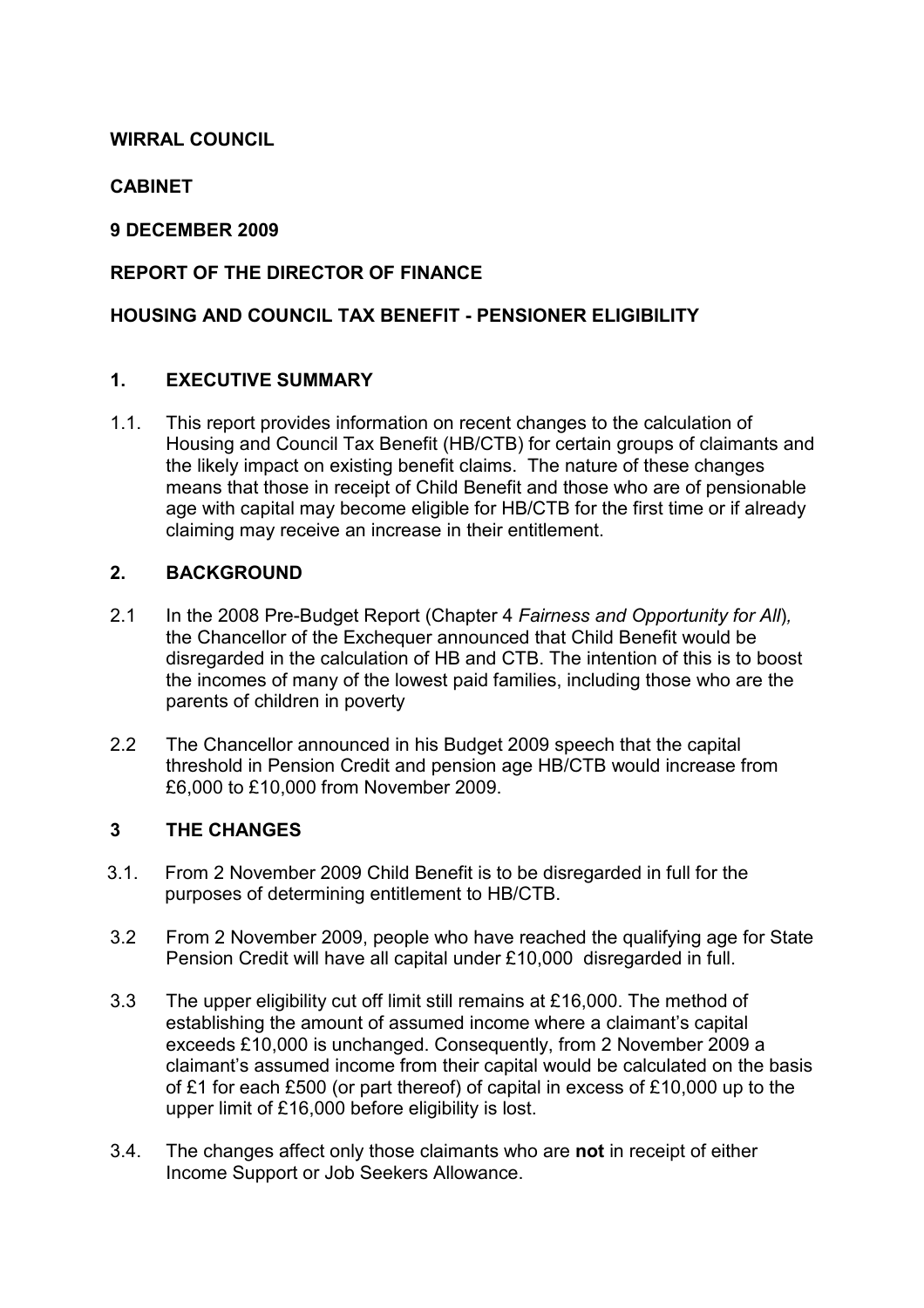#### 4. IMPLEMENTATION

- 4.1. On 10 October 2009 all current Wirral HB/CTB claimants affected by the changes had their entitlement to Housing and Council Tax Benefit recalculated. This resulted in:-
	- $\triangleright$  Approximately 3,600 claim recalculations where maximum benefit was already in payment and no change to entitlement would occur.
	- $\geq$  2,951 changes to Housing Benefit which increased entitlement.
	- $\geq 1.872$  changes to Council Tax Benefit which increased entitlement of which 336 Council Tax accounts now have a credit balance for which refunds are being arranged.
	- $\geq$  465 claimants of pensionable age have had an average weekly increase of £3.19 in their Housing Benefit and £0.80 Council Tax Benefit.
- 4.2. Of those in receipt of Child Benefit, the average increase is shown below:-

| Number of<br>claims<br>affected | Number of<br>children in<br>household | <b>Weekly increase</b><br>in Housing<br><b>Benefit</b> | Weekly increase in<br><b>Council Tax</b><br><b>Benefit</b> |
|---------------------------------|---------------------------------------|--------------------------------------------------------|------------------------------------------------------------|
| 463                             |                                       | £13.00                                                 | £4.00                                                      |
| 293                             |                                       | £21.58                                                 | £6.64                                                      |
| 61                              |                                       | £30.16                                                 | £9.28                                                      |
| 18                              |                                       | £38.74                                                 | £11.92                                                     |

4.3 In addition to the above, approximately 100 claimants had their Housing Benefit increased by an average of £15.18 and Council Tax Benefit by an average of £4.13 resulting in both rent and Council Tax liability now being met in full.

### 5 SUMMARY

- 5.1. The changes have resulted in an annual increase in disposable income via receipt of increased benefit of approximately £1,208,662 for those residents of Wirral, already claiming as specified above.
- 5.2. In advance of actioning these changes and in promoting them:-
	- Ø Wirral embarked on a joint 'Child Benefit Disregard' poster campaign together with Halton, Sefton and Knowsley Councils. Posters are displayed appropriately in many public contact points, including all children's centres to draw as much attention to the change as possible with the people most likely to be affected.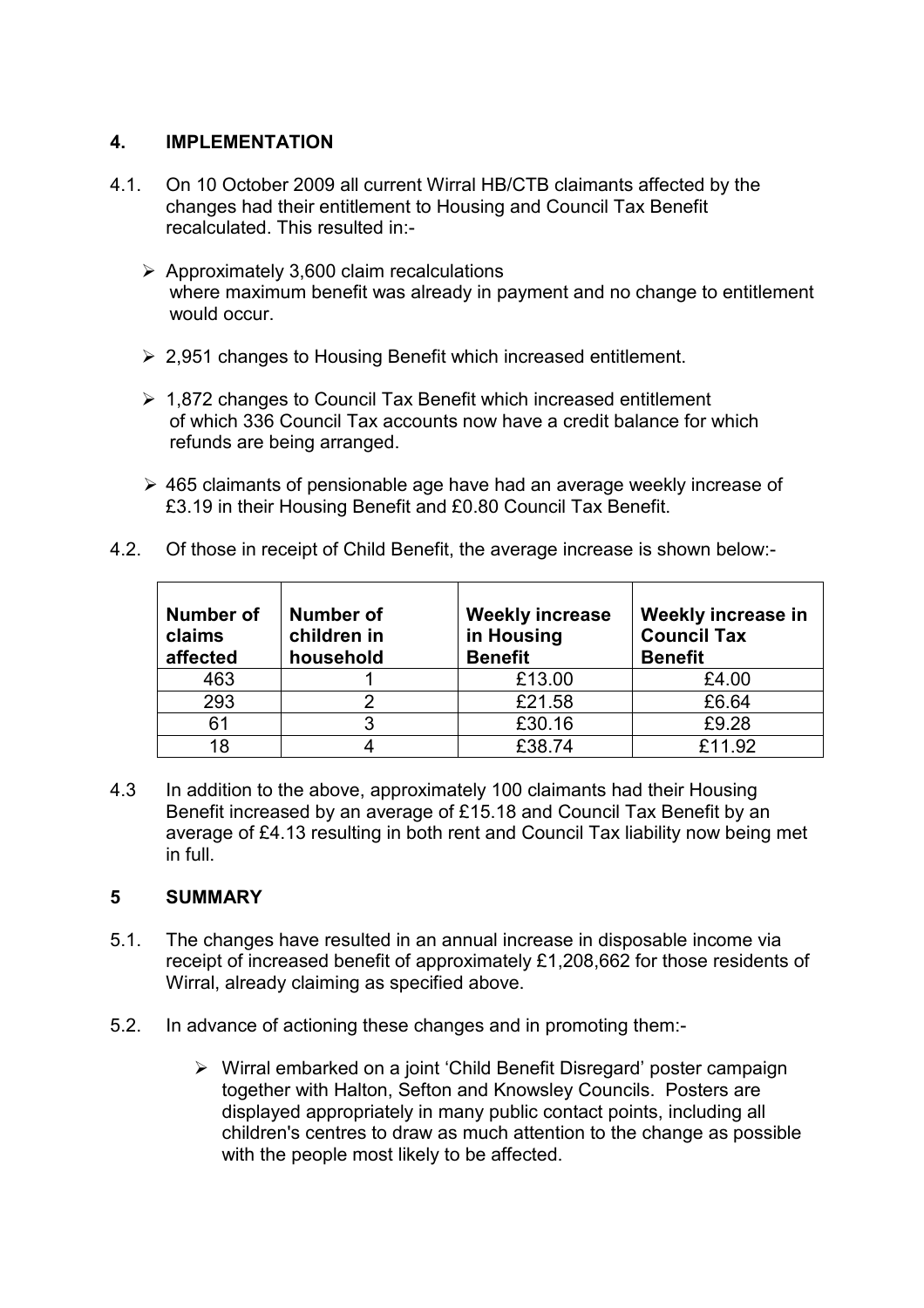- $\triangleright$  A full page advertisement in Retired and Living magazine highlighted the changes to the capital rules.
- $\triangleright$  Press releases in the Wirral Globe and Daily Post.
- $\geq$  The website news alert article was used from 29 October 2009 with the alert remaining on the website and accessible through the home page link.
- $\triangleright$  Advice leaflets were produced and made widely available.
- $\triangleright$  Take-up and awareness activity is ongoing; initiatives currently include engaging with both Age Concern and the CAB in addition to routine consultation with other stakeholders and claimant representative groups.
- 5.3 The Department for Work and Pensions (DWP) is not embarking on a national take-up exercise or other forms of publicity in terms of the changes. Thus local publicity is key to attracting new claimants who will now be eligible for help.
- 5.4 Any new claims resulting from these changes will be monitored so that statistics can be made available and the wider impact assessed in terms of Benefits take-up and maximization.

### 6. FINANCIAL IMPLICATIONS

6.1. The increased expenditure is estimated at £1.2m for existing claimants together with any eligibility for new claimants. Overall the Department for Work and Pensions meets 93% of the Benefits budget through subsidy.

### 7. STAFFING IMPLICATIONS

7.1. There will be an increase in benefit caseload from this change. These changes are not considered to have a significant overall staffing impact.

# 8. EQUAL OPPORTUNITIES IMPLICATIONS

8.1. There are none arising directly from this report.

### 9 HUMAN RIGHTS IMPLICATIONS

9.1. There are none arising directly from this report.

### 10. LOCAL AGENDA 21 IMPLICATIONS

10.1. There are none arising directly from this report.